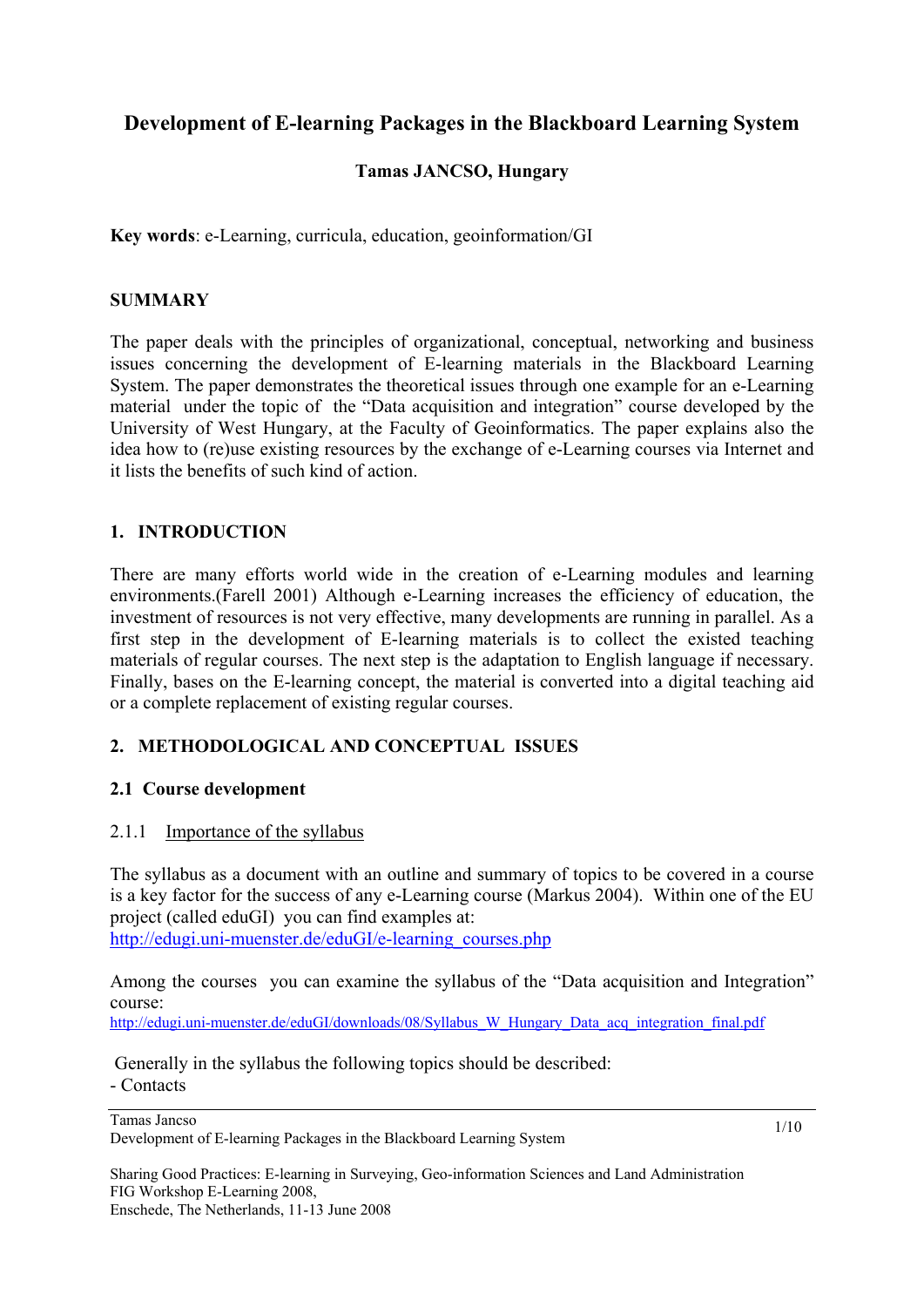Giving the full name, photo, e-mail and other data of contact persons. Here the teacher, tutor and administrator positions should be distinguished.

- Goals

This section introduces the aims, learning outcomes, skills, competences, the main topics, methods and principles of the course delivery.

#### - Contents

Here the course content is described using the structure of "parts – modules – units" hierarchy and the explanation about the characteristics of the material is introduced here as well. It is useful if we try to group the modules into "Parts" by the logic of whether they targeting theoretical, practical or analytical skills. It is a good idea if the modules are divided into smaller parts called learning units. By this approach we give for the students a clear overview about the content and they can plan their activities in smaller portions, which is very useful if we consider that a typical e-Learning student has shorter time at once for a short period only and hence he/she prefers to acquire the learning material in small portions.

#### - Methods

Here we should list the key issues necessary for the successful completion of the course. Typically here is mentioned the methods of communication and exam, the expected workload, etc.

#### - Participants

In this section the primary target group as potential students together with the pre-requirements should be described exactly.

#### - Organization

This part mainly is about the time schedule, indicating the duration, the date of the synchronous sessions, the date of the final exam. Also here is mentioned the planned number of participants.

#### - Successful participation

In this section the clear regulations for the successful completion of the course are given. Even the list of tasks together with the deadlines can be listed here.

#### - Course preparation

Here are listed all the steps which are necessary to start the course. Typically it means that we should organize a test of synchronous session and provide (upload) the learning material to the e-Learning platform, or as an option we can provide some off-line materials (books).

#### - Literature

This section contains the list of the required and recommended literature and other useful optional learning materials.

Tamas Jancso

Development of E-learning Packages in the Blackboard Learning System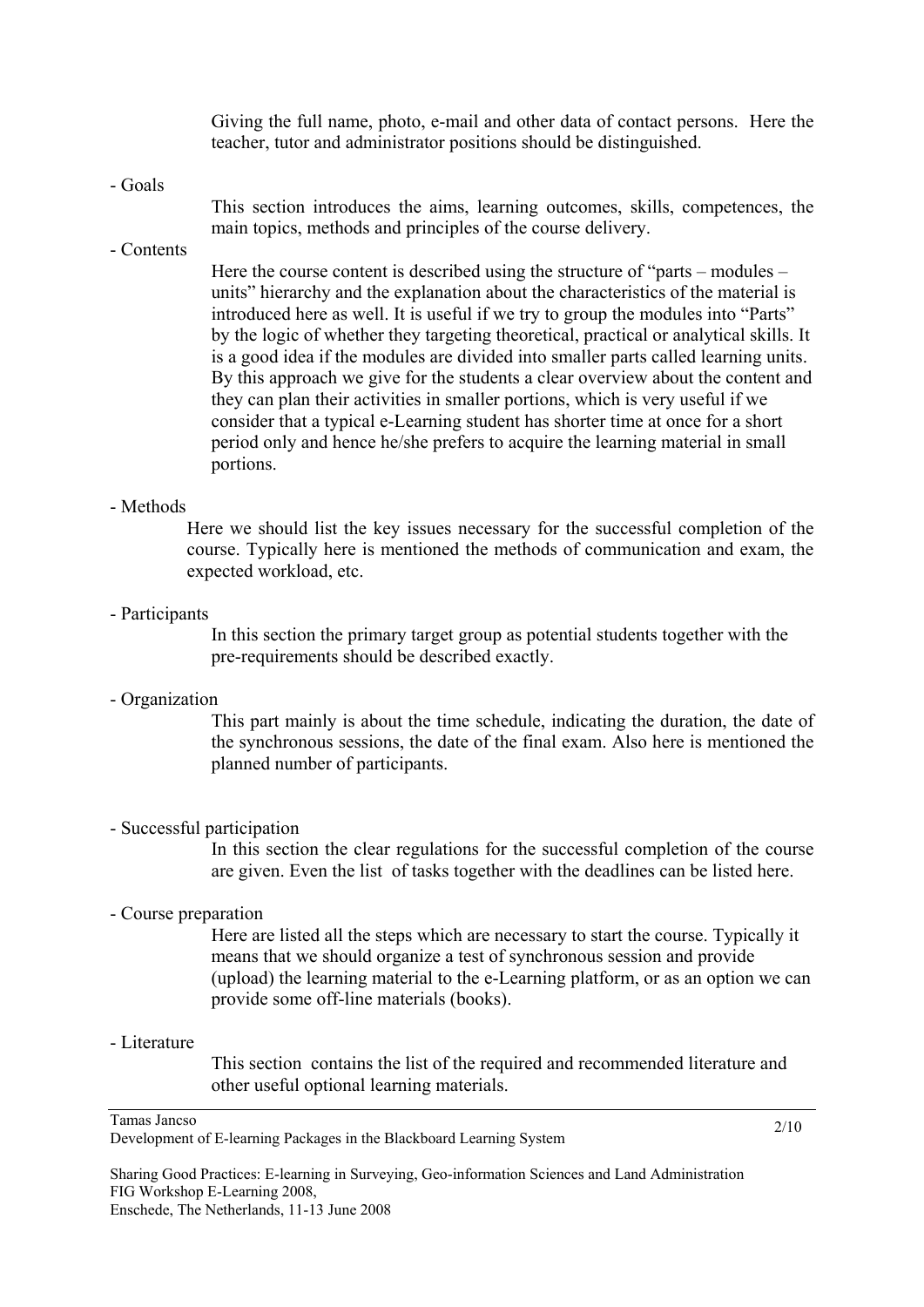#### 2.1.2 Course content

If we want to re-use and share the teaching material in an e-Learning environment we have to put some efforts on the conversion and update based on our existing material. Here we can meet the following tasks:

- Adaptation to other language (e.g. Hungarian-English).
- Conversion of plain texts into ppt presentations.
- Development of demo software for carrying out the practical tasks through Internet (for example a program for coordinate transformation between different systems).
- For self assessment we need to work out tasks, assignments. When we think out the assignments we need to consider the amount of time planned for the given module, otherwise the students will not be able to complete each task.
- We need to plan the synchronous sessions and for this we have to prepare special interactive aids (e.g. video, interactive software, usage tutorial, etc.)

An interesting and useful capability of the Blackboard system is that we can integrate the material directly into the system through html pages. The only problem is that the links inside the pages are internal links, and the system generates automatically the pathnames to the linked pages or documents. In practice it means that we are not able to predict the path names because they are changed dynamically and we should rewrite it each time inside the html pages. If we don't do this we receive always the error message: "Parameter is incorrect".

| eJLearning                                                                               | Home Help Logout                                                                                                                                                                                                                                                                                                                                                                                                                                                                                                                                                                                                                                                                                                                                                                | <b>UNIVERSIDADE NOVA DE LISBO.</b>                                           |                |           |                                                                                                                                                                                                                                                                              |        |  |  |
|------------------------------------------------------------------------------------------|---------------------------------------------------------------------------------------------------------------------------------------------------------------------------------------------------------------------------------------------------------------------------------------------------------------------------------------------------------------------------------------------------------------------------------------------------------------------------------------------------------------------------------------------------------------------------------------------------------------------------------------------------------------------------------------------------------------------------------------------------------------------------------|------------------------------------------------------------------------------|----------------|-----------|------------------------------------------------------------------------------------------------------------------------------------------------------------------------------------------------------------------------------------------------------------------------------|--------|--|--|
| INSTITUTO SUPERIOR DE ESTATÍSTICA E GESTÃO DA INFORMAÇÃO                                 |                                                                                                                                                                                                                                                                                                                                                                                                                                                                                                                                                                                                                                                                                                                                                                                 | Bem-Vindo                                                                    | <b>Courses</b> | Community | Gestor de conteúdos                                                                                                                                                                                                                                                          | Suport |  |  |
| Announcements<br><b>Staff Information</b><br>Syllabus<br>Course Documents<br>Assignments | Modul name: 6. Remote Sensing<br>Unit 6. 0.1. Physical Principles<br>Author: Małgorzata Verőné Wojtaszek                                                                                                                                                                                                                                                                                                                                                                                                                                                                                                                                                                                                                                                                        |                                                                              |                |           |                                                                                                                                                                                                                                                                              |        |  |  |
| Communication<br>Discussion Board<br><b>External Links</b>                               | 1. Purpose<br>In the unit 1 of modul you learn some of the fundamental concepts required to understand the process that encompasses remote sensing. It covers in some detail the first three<br>components of this process: the energy source, interaction of energy with the atmosphere, and interaction of energy with the surface.                                                                                                                                                                                                                                                                                                                                                                                                                                           |                                                                              |                |           |                                                                                                                                                                                                                                                                              |        |  |  |
| Tools                                                                                    | 2. Hardware and software requirements<br>We don't need any special software.                                                                                                                                                                                                                                                                                                                                                                                                                                                                                                                                                                                                                                                                                                    |                                                                              |                |           |                                                                                                                                                                                                                                                                              |        |  |  |
| Tools<br>鳳<br>Communication<br>Course Tools<br>My Portfolios<br><b>Q</b> Course Map      | $3. T$ asks<br>We advise you to read the summary using the reference (Modul6 Unit1 principles.pdf) and see there are some examples. The material is also divided into an separate topics, like<br>electromagnetic radiation, electromagnetic spectrum, atmosphere, interaction with atmosphere and target. If there are any section, which is not clear, please, use the Internet<br>educational sources to get more detailed information.                                                                                                                                                                                                                                                                                                                                      |                                                                              |                |           |                                                                                                                                                                                                                                                                              |        |  |  |
| Control Panel<br>Refresh                                                                 | 4. Allocated time<br>You need approximately 6 hours to review the course material, if the main principles are known. You need 1.5 hours to solve this task.                                                                                                                                                                                                                                                                                                                                                                                                                                                                                                                                                                                                                     |                                                                              |                |           |                                                                                                                                                                                                                                                                              |        |  |  |
| <b>@</b> Detail View                                                                     | 5. Assessment<br>You have finished this Unit if you have basic knowledge of remote sensing elements and you understand the process that encompasses remote sensing. It is very important to see<br>what is the connection between them. There are some questions to help you decide you are ready to start the next Unit.                                                                                                                                                                                                                                                                                                                                                                                                                                                       |                                                                              |                |           |                                                                                                                                                                                                                                                                              |        |  |  |
|                                                                                          | Task: Unit 6.01. Physical Principles                                                                                                                                                                                                                                                                                                                                                                                                                                                                                                                                                                                                                                                                                                                                            |                                                                              |                |           |                                                                                                                                                                                                                                                                              |        |  |  |
|                                                                                          | What is Remote Sensing?<br>Remote sensing is the measurement of the acquisition of data about the Earth's surface without contact with it. This is done by sensing<br>and recording reflected or emitted electromagnetic radiation. Remote sensing involves analyzing and applying that information. The<br>process involves the following elements:<br>• Energy source - the first requirement for remote sensing is an energy source which provides electromagnetic energy.<br>Radiation and the Atmosphere - as the energy travels from its source to the target, it will come in contact with and interact<br>The physical elements of remote sensing:<br>energy source, radiation and the<br>atmosphere, Interaction with the Target.<br>sensing, analysis and application | (active remote sensing) as the energy travels from the target to the sensor. |                |           | with the atmosphere it passes through. This interaction may take place a second time<br>Interaction with the Target - once the energy makes its way to the target through the<br>atmosphere, it interacts with the target depending on the properties of both the target and |        |  |  |

Tamas Jancso

Development of E-learning Packages in the Blackboard Learning System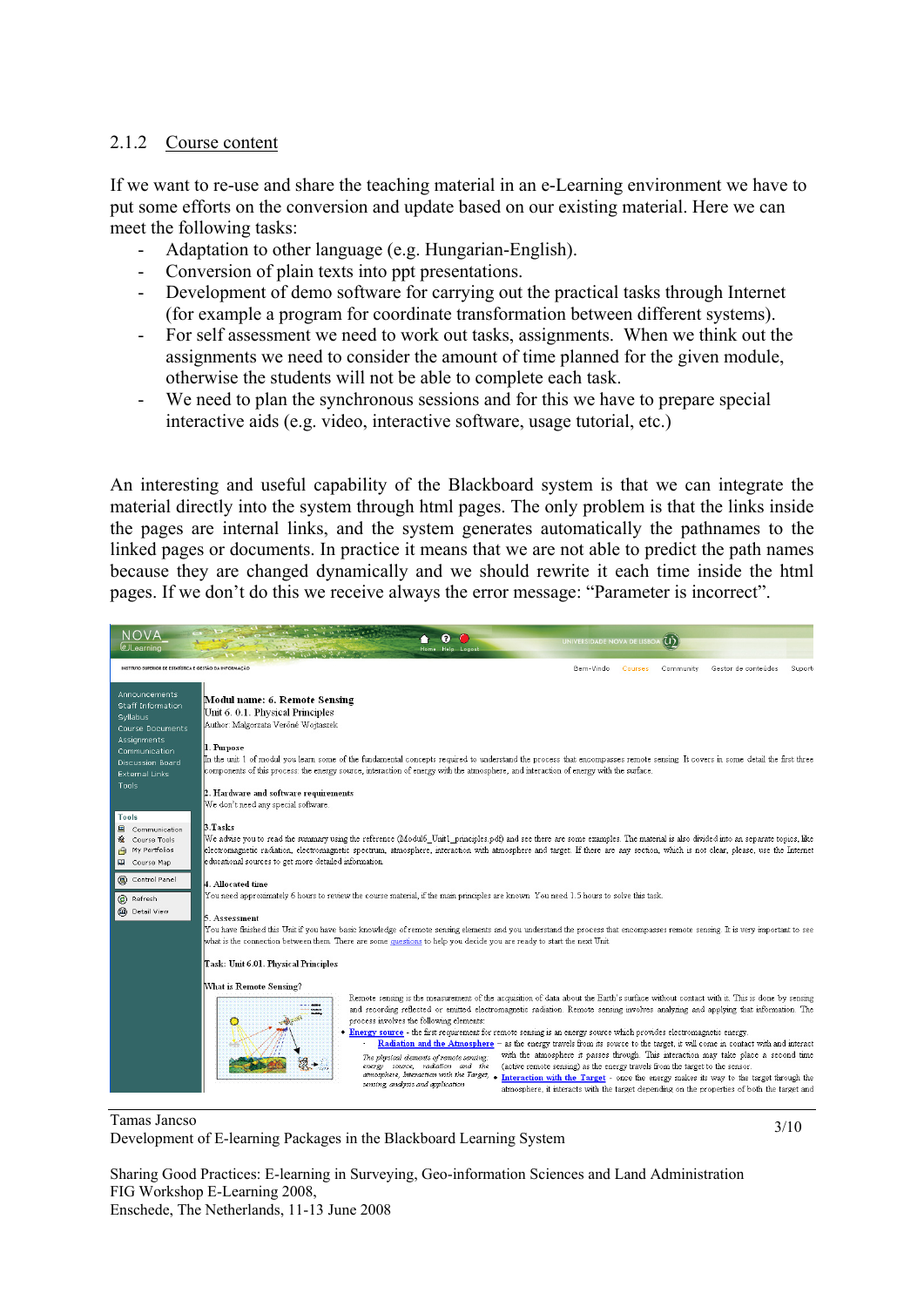**Figure 2:** Course material integrated in the Blackboard Learning System through html pages

## **3. ORGANIZATIONAL ISSUES**

## **3.1 E-Learning platform**

#### 3.1.1 Available tools

An appropriate e-Learning platform for the given e-Learning course should be chosen carefully. Mainly there are two options. A platform can be developed using the available open source tools (e.g. MOODLE) or a license (e.g. Blackboard) should be purchased. Each choice has its own advantages and disadvantages. If a "in-house" way is chosen, there would be necessary to employ not only web masters but also programmers, or at least professionals who can utilize all the aspects of an open source environment, which is typically based on Linux logic. But on the other hand the system can be accommodated for the user's needs deeply (Markus 2001), (Katz 2002).

If the off-the-shelf version is chosen the operating institution needs only administrators who can operate the system and in this case only the built-in functions can be utilized.

On the other hand I need to add that these systems are well tested and the built-in functions are assuring a stable operation.

The Blackboard E-Learning platform offers the following main tools (see also Figure 2.):

- Communication with the students (e-mail, voice-mail, announcements)
- Discussion board
- Tools for synchronous sessions
- At the course delivery: handling of different file formats like html, ppt, pdf, doc, mp3, etc.
- The assessment facilities like test manager, upload of tasks.
- Course calendar
- Gradebook, course statistics

Development of E-learning Packages in the Blackboard Learning System

4/10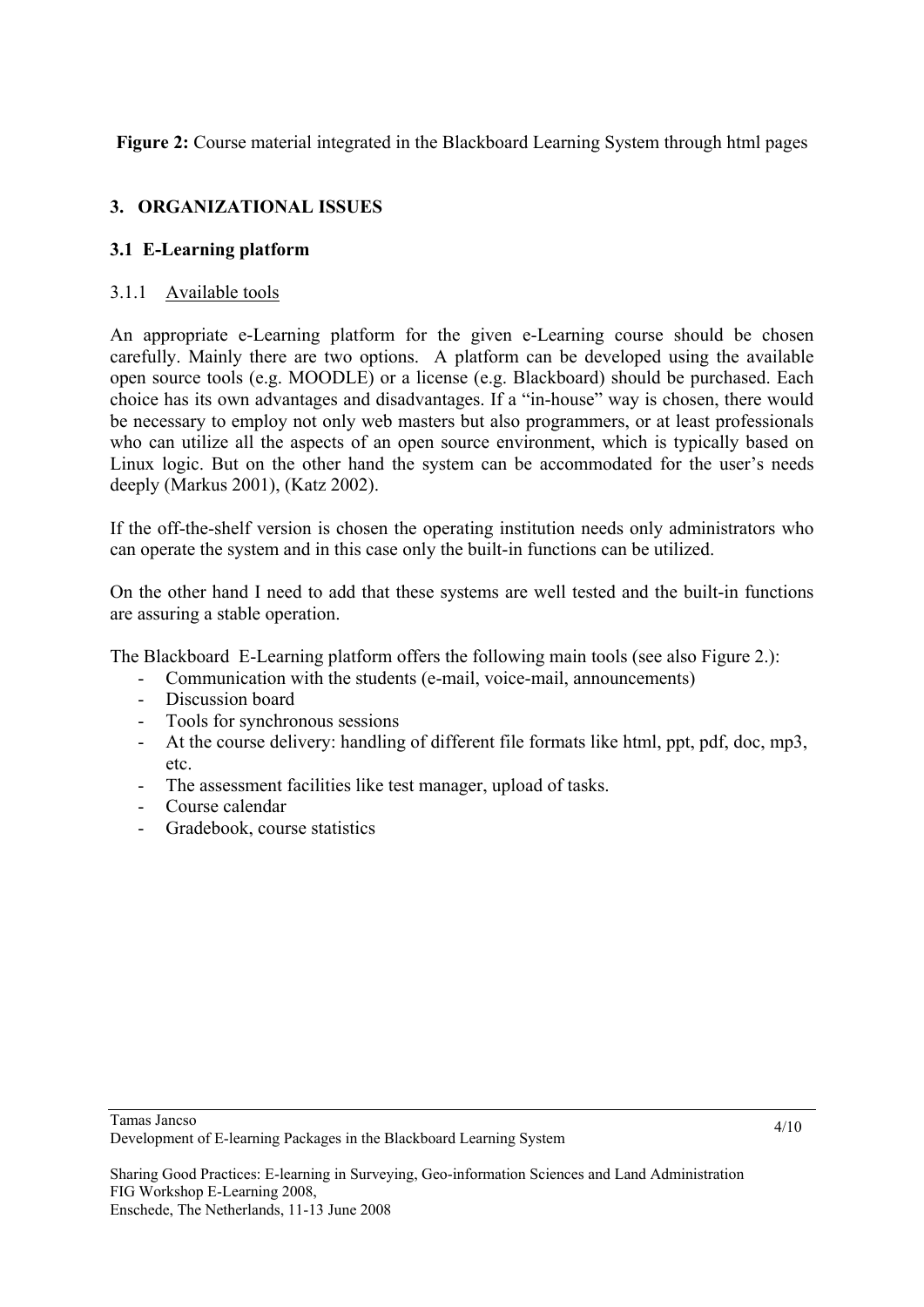|                          | EDUGI004: Data Acquisition and Integration - Tamas Jancso (Docente) |                            |                                     |  |  |  |
|--------------------------|---------------------------------------------------------------------|----------------------------|-------------------------------------|--|--|--|
| <b>Content Areas</b>     |                                                                     | <b>User Management</b>     |                                     |  |  |  |
| <b>Syllabus</b>          | <b>Assignments</b>                                                  | <b>List / Modify Users</b> | <b>Remove Users from Course</b>     |  |  |  |
| <b>Course Documents</b>  | <b>External Links</b>                                               | <b>Batch Create Users</b>  | <b>Manage Groups</b>                |  |  |  |
|                          |                                                                     | <b>Enroll User</b>         |                                     |  |  |  |
| <b>Course Tools</b>      |                                                                     |                            |                                     |  |  |  |
| <b>Announcements</b>     | <b>Glossary Manager</b>                                             | <b>Assessment</b>          |                                     |  |  |  |
| <b>Course Calendar</b>   | <b>Messages</b>                                                     | <b>Test Manager</b>        | <b>Gradebook</b>                    |  |  |  |
| <b>Staff Information</b> | <b>Content Collection</b>                                           | <b>Survey Manager</b>      | <b>Gradebook Views</b>              |  |  |  |
| <b>Tasks</b>             | <b>Course Portfolios</b>                                            | <b>Pool Manager</b>        | <b>Performance Dashboard</b>        |  |  |  |
| <b>Send Email</b>        | <b>Check Collection Links</b>                                       | <b>Course Statistics</b>   |                                     |  |  |  |
| <b>Discussion Board</b>  | <b>Copy Files to Collection</b>                                     |                            |                                     |  |  |  |
| <b>Collaboration</b>     | <b>Voice Announcements</b>                                          | <b>Help</b>                |                                     |  |  |  |
| <b>Digital Dropbox</b>   | <b>MyDropBox Suite (Safe)</b>                                       | <b>Support</b>             | <b>Contact System Administrator</b> |  |  |  |
|                          | <b>Assignments</b> )                                                | <b>Manual</b>              | <b>Quick Tutorials</b>              |  |  |  |

**Figure 2:** Control panel of the Blackboard e-Learning platform

## 3.1.2 Synchronous sessions

The synchronous sessions are the central part of each e-Learning course. At these sessions the students have possibility to ask directly the tutor and it is a good possibility for the tutor to survey the common problems and the opinion of students as well. Here the tutor can explain some parts of the course which are too complicated to describe in off-line manner.

As it was experienced this method of teaching needs a lot of time from the tutor to be prepared for it. Not only because of the students can ask any aspect from the material, but also because of it needs a good practice from the tutor not to lose the main stream in the material, since the students usually ask about those issues which are not discussed in detail in the teaching material. Especially we should avoid those students who want to test the knowledge of the tutor, since it's boring for other on-line session participants who usually want to concentrate instead on the assignment issues.

## 3.1.3 Final exam

The final exam of an e-Learning course is a sensitive part, since usually the students should be virtually collected in the same time. But in general there are mainly two options for the organization of the final exam. The exam can be organized in the frame of a synchronous session, which is very useful since the tutor can ask to form small groups during the exam asking them to solve more complex tasks. Also the tutor can help the students if they don't understand the task or they stuck somewhere in the practical task. The only negative aspect of this type of exam is that some students - who miss this synchronous session - are not able to pass the exam at all. In this case the tutor should consider the possibility to give a chance to take the exam off-line with the help of the local partner tutors of the student's institution. The other effective method for the final exam is a test session which is open for a limited time (usually 24 hours). In this case each student can find a time window to complete the test. For those who has no time at all in the announced time-frame, the tutor can allow and assign for each student an individual date for the exam.

Tamas Jancso

Development of E-learning Packages in the Blackboard Learning System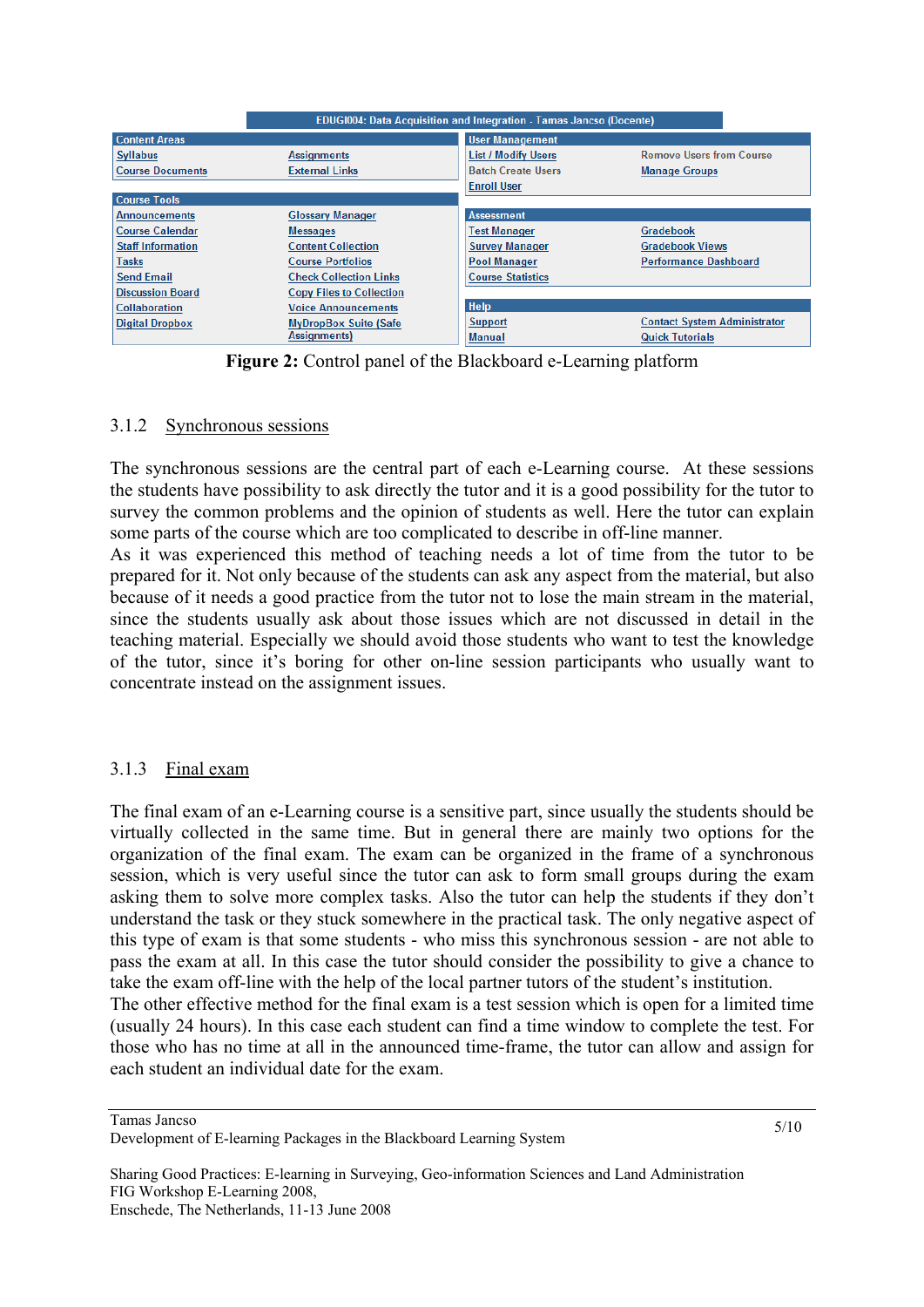## **4. EXPERIENCES**

In the eduGI project (EU eLearning Programme ref. EAC/23/05 DE 011.) eight European GI institutes use existing courses and adapt them to the requirements of the e-Learning course exchange. Each partner contributes one course, to be taught on a non-profit exchange basis with the partners. An e-Learning platform of ISEGI-UNL, Portugal is used. This platform has been successfully providing an e-Learning MSc Program in Geographic Information for more than three years. During a previous work in the ALFA project eduGI.LA ([www.eduGI.net/eduGI.LA/](http://www.edugi.net/eduGI.LA/)) a prototype was developed for the e-Learning course exchange and evidenced feasibility. The organizational framework for execution and recognition of students' achievements was prepared by the cooperation of the eduGI.net consortium ([www.eduGI.net\)](http://www.edugi.net/).

## **4.1 Business plan aspects**

## 4.1.1 Common points

A good business model is a crucial part of any e-Learning course (Brox-Riedemann-Kuhn 2006). The members of the eduGI consortium agreed on the standards of all courses by the following:

- English language
- Designed for execution with 30 students, 15 per receiving partner
- Designed for a students' workload of 90 hours
- Implemented on common e-Learning platform, see ISEGI/UNL (http://www.isegi.unl.pt/ensino/e-learning/default.asp )
- 13 synchronous sessions ("online-contact-session",  $60 90$  minutes)
- Courses focus on interactive components, e.g., practical software examples, practical problem solving, students' progress controls after each sub-module
- Teaching, supervision, students contact, and final exams in the responsibility of the providing partner
- Quality assurance (criteria to be defined)
	- Two teachers of the two receiving institutes evaluate the course's quality before its execution, based on the course concepts
	- Students evaluate each course directly after its execution
	- Teachers of receiving institutes attend and evaluate at least 1 synchronous session during execution
	- Final evaluation report by teachers of receiving institutes
- Recognition of students' achievements.

The consortium members agreed on that the development of the European e-Learning environment is organized in the following phases:

Tamas Jancso

6/10

Development of E-learning Packages in the Blackboard Learning System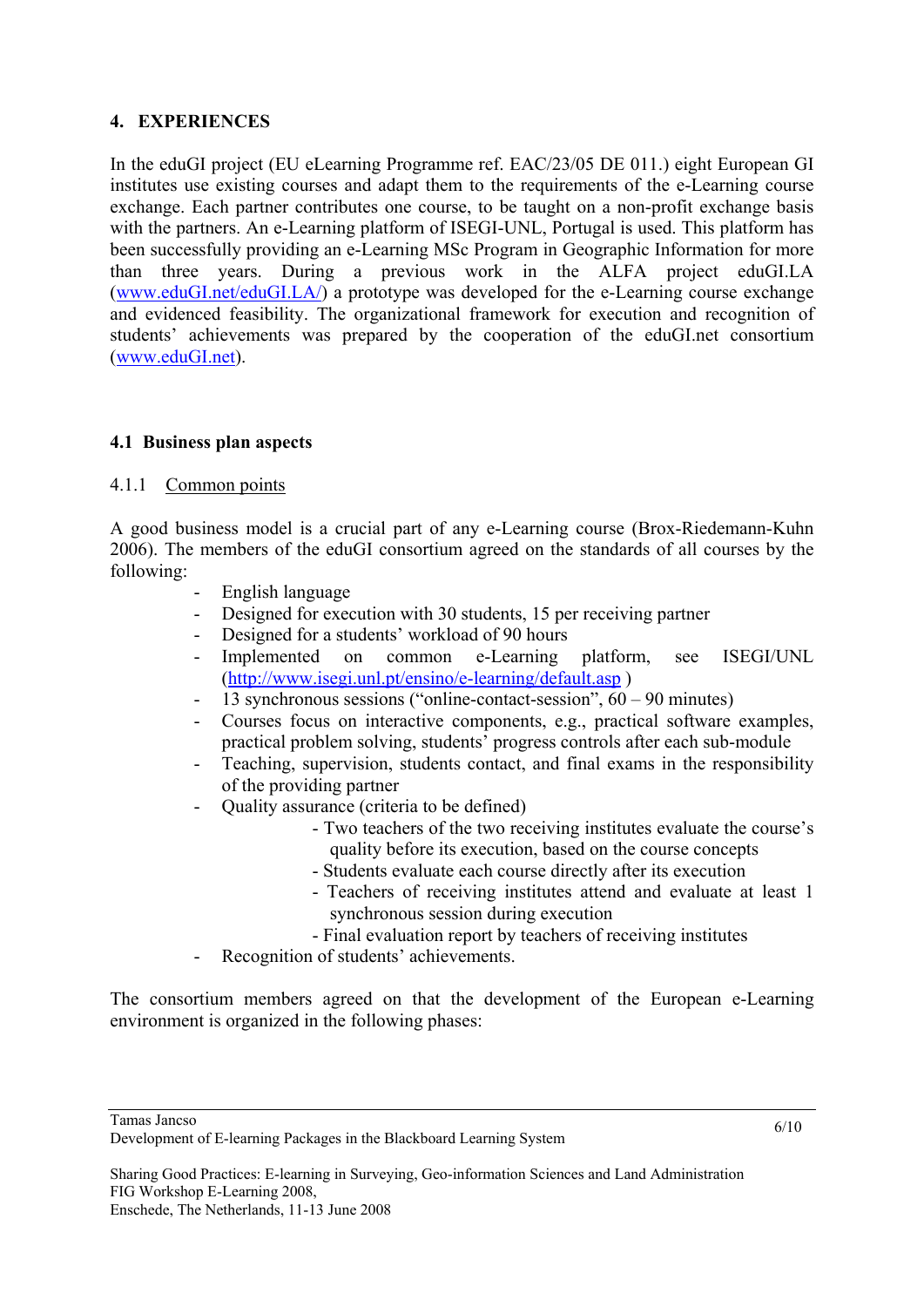1. Design (Organizational framework for project cooperation and virtual mobility, preparation of technical platform, raw-concepts of provided e-Learning courses, to be evaluated and decided on a project meeting).

2. Prototyping and testing (provision of e-Learning courses test versions, execution of courses, evaluation of execution, to be discussed and decided on a project meeting).

3. Implementation of e-Learning courses final versions, based on the test results, and exploitation plan .

4. Dissemination of results by publication of results and digital teaching materials, and execution of eight e-Learning workshops.

It is an important issue to mention that the e-Learning environment will be open to all GI institutions, which, in exchange, add teaching materials to the e-Learning platform. The use of teaching materials will be without charge; there might be a small fee for the maintenance of the platform. The copyright of teaching materials remains to the providing institution.

Important part of any business model is to determine the target groups. At the eduGI project the following groups are targeted:

- Teachers/trainers (higher education)
- Students
- -Adult learners
- Persons with special needs
- Political decision-makers/administrative staff
- Education authorities
- Curriculum development specialists
- e-learning Industry
- The research community
- Institutes for Geographic Information
- Managers of non-GI institutes targeting the introduction of e-Learning.

#### 4.1.2 Structure and content

The content of each course is organized in modules, and stored in a platform. The platform allows the storage of different types of materials including full courses and other less formal teaching materials. A complete course in the platform can integrate the following items: explanatory text; main text; exercises; data; questions for auto evaluation; project description; final exam, other materials including images and video, and a students' discussion forum. Each course is divided into modules. Each module is typically composed of a text, exercises, auto evaluation, questions (True false or multiple choice). For each module there are three online synchronous sessions where students can interact with tutors and have access to demonstrations, summaries and web links. Students have also access to chat within the platform as well as to forum for the program (see Figure 3.).

Tamas Jancso

Development of E-learning Packages in the Blackboard Learning System

7/10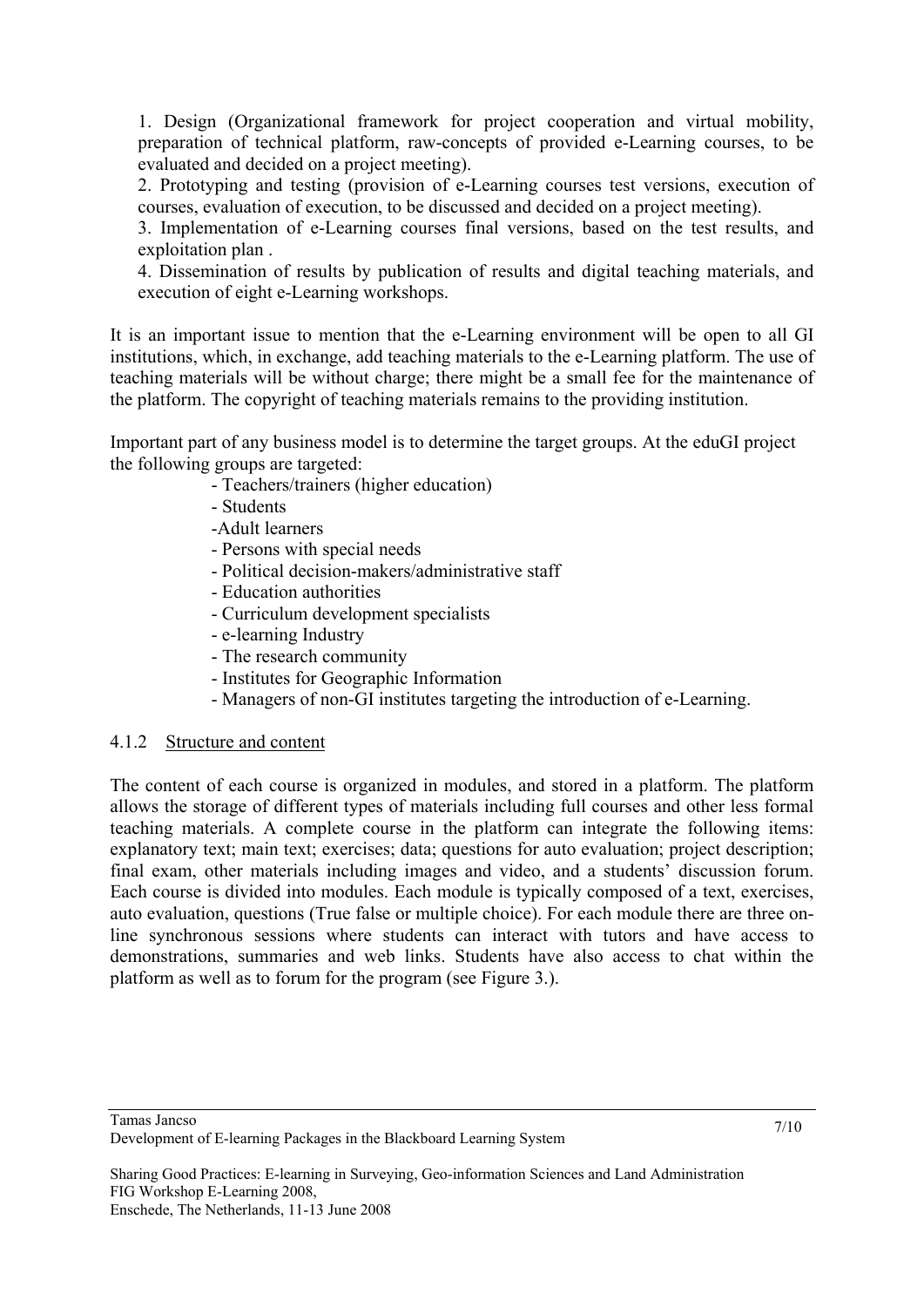

**Figure 3:** Course documents of eduGI course No. 4

## **5. CONCLUSIONS**

The blackboard E-learning Systems meets all the criteria which are necessary for development and running of effective E-learning courses. Although there are some limitations in the usage:

- 1. It requires to built into the course fee not only the staff cost but also the license fee of the Blackboard system.
- 2. If we want to integrate the material directly into the system we will have trouble with the path names connected to the links.
- 3. The Live Classroom function can be used only with limitations concerning the number of students. We practiced technical problems using audio connection. Practically only the chatting function worked normally. The video conference is not available with this tool.
- 4. The system doesn't give possibility to install and run external programs. If the tutor wants to run some interactive learning tool as an application, it's available only through his own server or as an alternative, through the "Live Classroom". At our faculty we made experiences of using Citrix servers integrated into an open (free of charge) E-learning portal and it worked well.

## **ACKNOWLEDGE**

The eduGI project (eLearning Programme ref. EAC/23/05 DE 011.) is founded by EU. Acknowledgement is expresses to eight European GI institutes for their valuable participation in the project:

Tamas Jancso Development of E-learning Packages in the Blackboard Learning System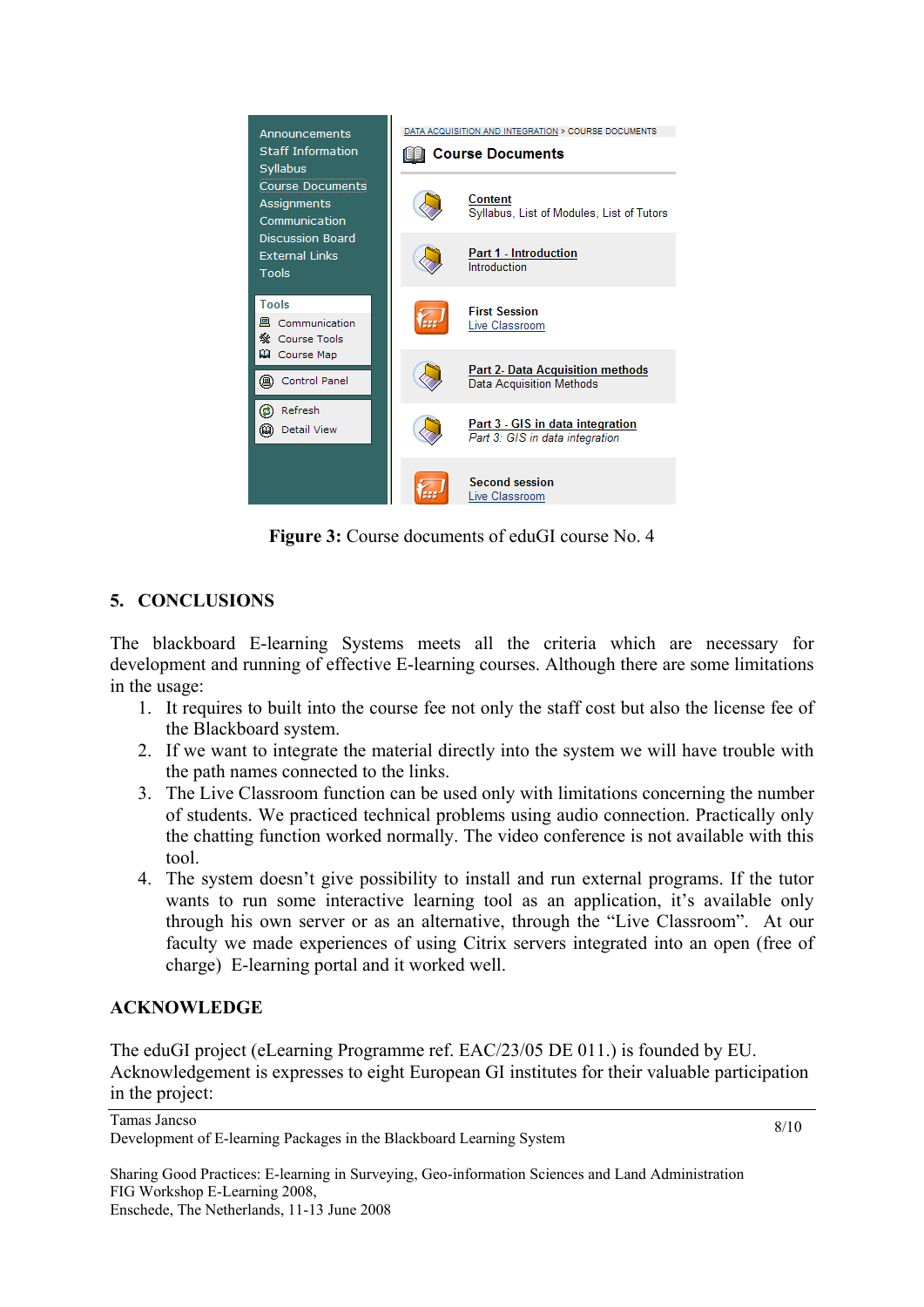| <b>Providing university</b>                |  | Provided                                      |  |  |
|--------------------------------------------|--|-----------------------------------------------|--|--|
| Ifgi, University of Münster, Germany<br>1. |  | course<br>Project<br>managemen<br>t           |  |  |
| 2.<br>UniBw München, Germany               |  | GI<br><b>Standards</b>                        |  |  |
| ISEGI-UNL, Portugal<br>3.                  |  | GeoSpatial<br>Data minig                      |  |  |
| University of West Hungary<br>4.           |  | Data<br>acquisition<br>and<br>integration     |  |  |
| 5.<br>ITC, Netherlands                     |  | Visualisatio<br>n                             |  |  |
| Harokopio University, Greece<br>6.         |  | Geographic<br>Data Bases<br>(Advanced)        |  |  |
| 7.<br>Uppsala University, Sweden           |  | Virtual<br>excursions<br>in Earth<br>Sciences |  |  |
| 8.<br>TU Vienna, Austria                   |  | Data quality                                  |  |  |

## **REFERENCES**

- 1. Farrell, G. M.ed. (2001): The Changing Faces of Virtual Education, The Commonwealth of Learning, Vancouver, British Columbia, Canada.
- 2. Katz, R.N. ed (2002): Web Portals and Higher Education, A publication of EDUCAUSE and NACUBO, Jossey-Bass, San Francisco, USA.
- 3. Márkus B. (2001): Networked education in land administration, FIG Working Week, Seoul, pp. 146-147.
- 4. Márkus B., 2004: Curricula development in Bologna Process, FIG Working Week, Athens.
- 5. Brox, C. Riedemann, C. Kuhn, W., 2006: Exchange of complete e-Learning courses First experiences with a business model, Proceedings of the 5th Seminar on GIS Education (EUGISES 2006), Cracow, Poland.

Development of E-learning Packages in the Blackboard Learning System